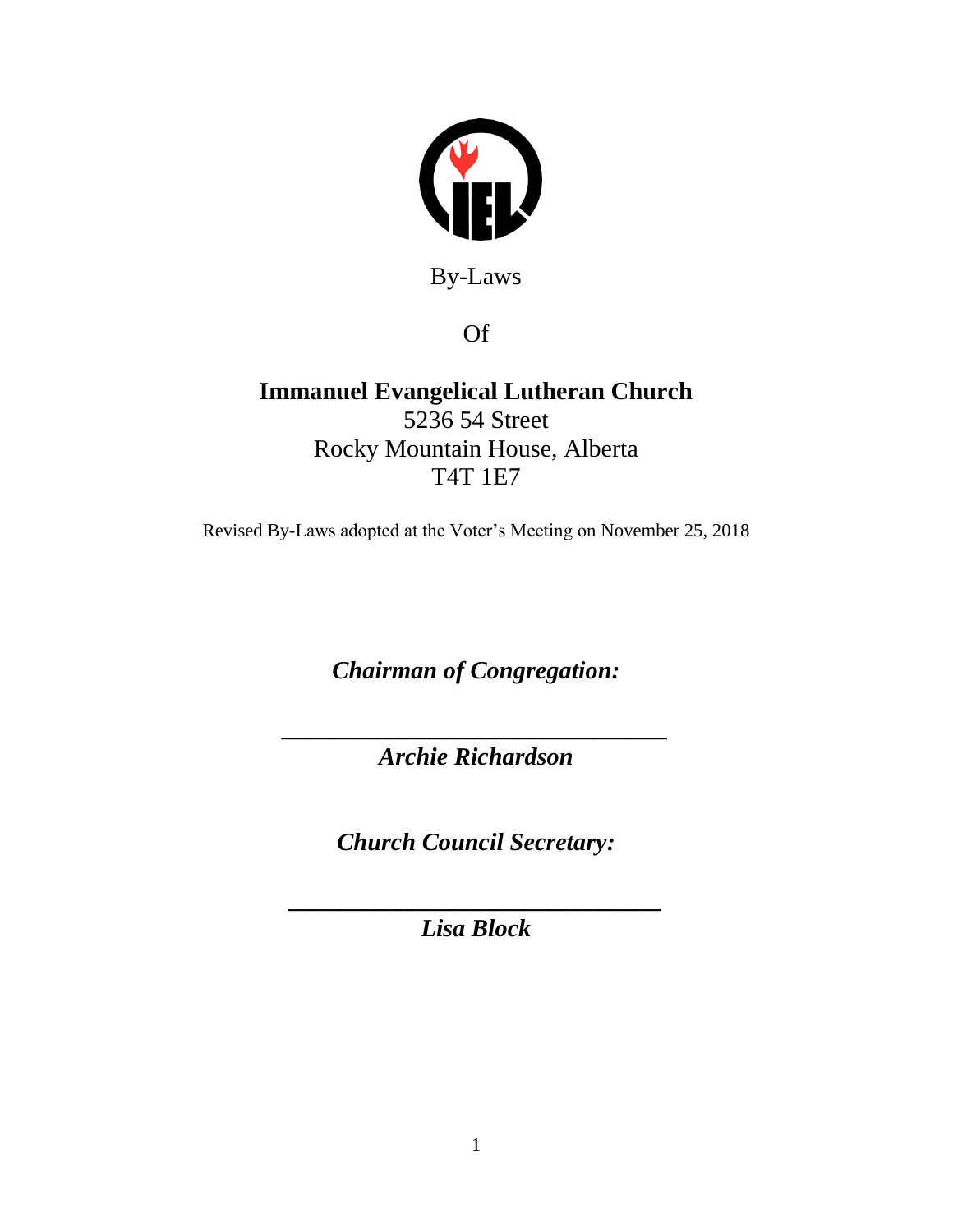# **BY-LAW 1 MEMBERSHIP**

# **Section 1.1 Becoming a Communicant Member**

Baptized individuals attending the Church may request a communicant membership but need to become eligible by:

**A. Confirmation:** Individuals not familiar with the doctrines and confessions of Christian faith, and the Lutheran Church - Canada (LCC) doctrine in particular, shall be required to attend a course of instruction and make profession of their faith before the congregation, or at the Pastor's discretion, before witnesses who are members of the Board of Elders, before becoming eligible communicant members.

**B. Transfer:** Individuals from other Evangelical Lutheran Churches (LCC, LCMS) shall submit a letter of transfer from their former congregation to establish their eligibility for communicant membership. The approval of the Pastor and the Board of Elders is required.

**C. Profession of Faith:** For those Individuals whose membership in a Lutheran Congregation has lapsed or those having other than a LCC background, approval of the Pastor and the Board of Elders is required.

The names of the new communicant members shall be placed on the Church roster, and reported on and recorded at the next Voter's Meeting.

### **Section 1.2 Privileges and Duties of Communicant Members**

It shall be the privilege and duty of members of this congregation to:

**A.** Grow in the Christian faith and life through faithful use of the means of grace, searching the Scriptures at home and in fellowship with other members of the congregation, worshipping regularly, and partaking of the Lord's Supper frequently.

**B.** Live a morally decent life before God and men, abstaining from open works of the flesh (Galatians 5:18-21), and conduct themselves at all times as to bring credit rather than blame upon the Church of Jesus Christ.

**C.** Provide for the proper Christian training of their children.

**D.** Contribute financially toward the endeavour of the congregation and the extension of the Kingdom of God at the local Church level and for missions according to one's own abilities and heartfelt commitment.

**E.** Place their God-given talents and abilities at the disposal of the Pastor(s), Board of Elders, and the Church Council of the congregation as set forth in its Constitution and By-Laws, so that the mission and vision of the congregation may be implemented.

**F.** Serve as Lay Ministers in assisting with Pastor/and or Elders with visitations etc.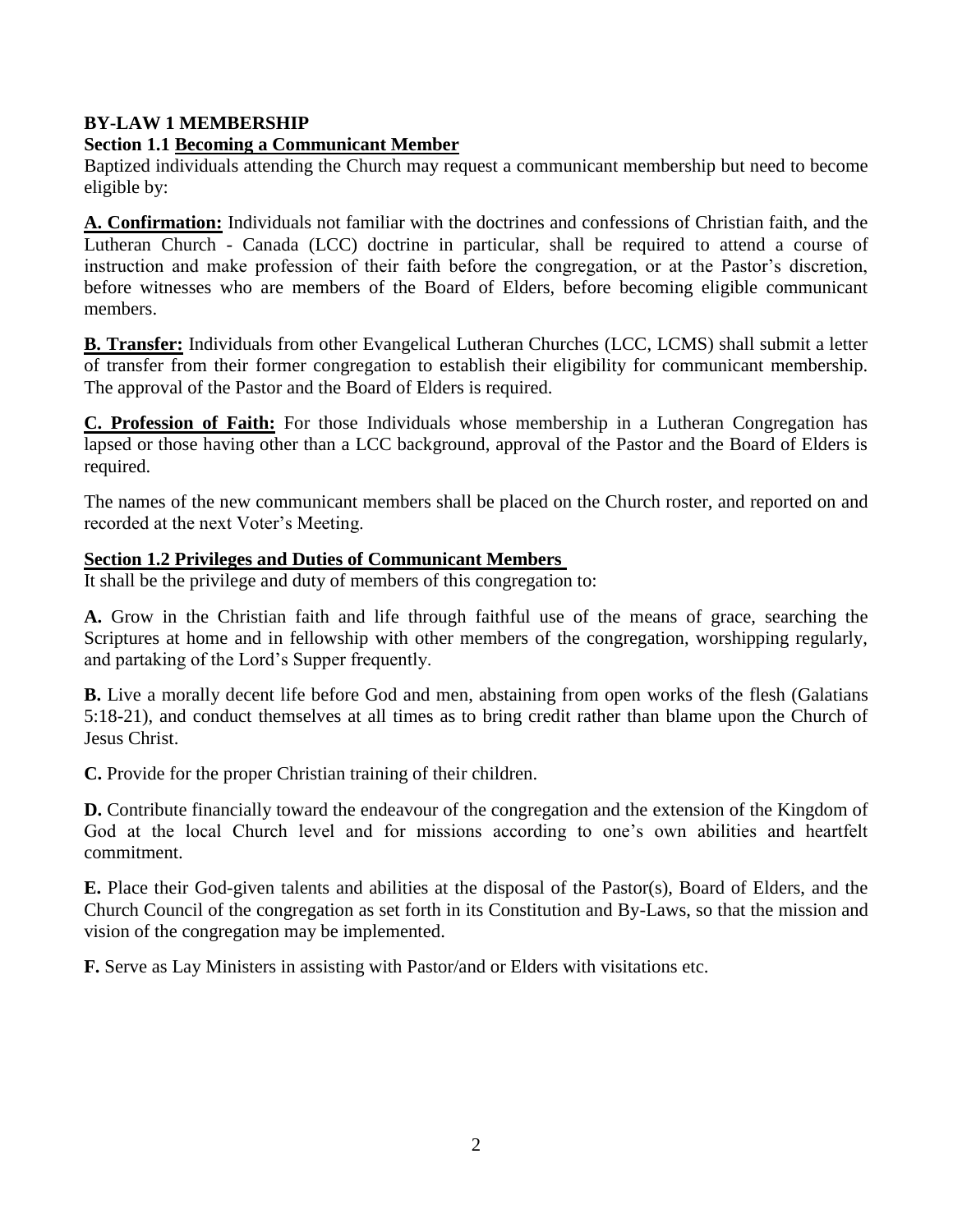### **Section 1.3 Status Change of Communicant Membership**

**A.** Members desiring to join another Evangelical Lutheran congregation shall present their request for transfer to the Pastor or Board of Elders.

**B.** In cases where members have joined a non-Lutheran church Canada congregation, they shall, upon the recommendation of the Pastor and Board of Elders, be considered as having already terminated their membership.

**C.** After a reasonable amount of time, the membership status of members whose whereabouts are unknown, will be changed from 'Communicant' to 'Whereabouts Unknown'.

**D.** Members who have moved to a known location and have not worshipped in this congregation for a reasonable period of time, will have their names forwarded to the Pastor of a sister congregation in their area.

**E.** All status changes of Communicant membership shall be announced at the next Voter's Meeting.

### **Section 1.4 Becoming a Voting Member**

**A.** Any communicant member of this congregation who is of legal age in the province of Alberta, shall be eligible to apply for voting membership. Such application can be made to the Board of Elders. The applicant shall be given a copy of the Constitution and By-Laws for study. Upon affirmation by applicants' intention to fulfill such duties as are required by Section 1.5 of the by-laws, the Board of Elders will present the new Voting Members at a Voter's Meeting to be affirmed by the Voting Membership. Prospective Voting Members can be submitted by a Voting Member at any Voter's Meeting, provided that the steps above have been attended to. The applicant shall be accepted as a voting member with all the rights and privileges pertaining thereto.

**B**. Communicant members wishing to become a Voting Member can apply at any time throughout the year. Upon meeting the requirements of Voting Membership above, the Board of Elders may grant the applicant interim Voting membership until the next Voter's Meeting, entitling the applicant to the privileges of Voting Membership.

**C.** Current list of the Voting Membership shall be posted on the Church bulletin board at all times.

**D.** Anyone accepted as a Voting Member will have voting privileges at all Voter's Meeting.

#### **Section 1.5 Privileges and Duties of Voting Members**

It is a privilege and duty of voting members to contribute to the fulfillment of the congregation's mission and vision by:

**A**. Conscientiously and prayerfully exercising the right to vote.

**B.** Willingly serving in any office or capacity for which their God-given gifts, talents and abilities equip them.

**C.** Faithfully attending Voter's Meetings.

**D.** Praying for and supporting the work of the congregation.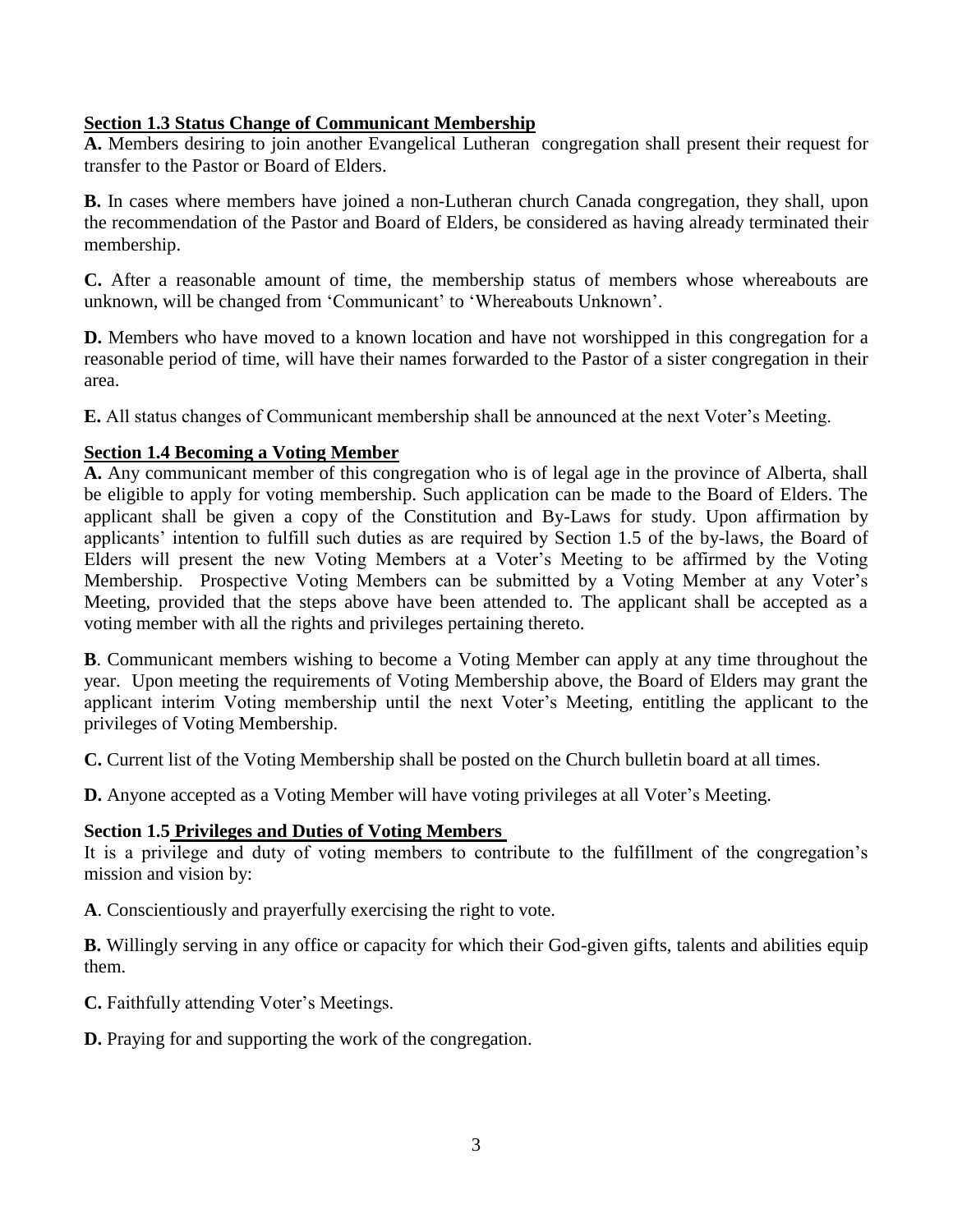**E.** Encouraging through personal example, friendly interest and judicious counsel, such eligible communicant members who are not voting members to seriously consider accepting the responsibilities and privileges of Voting Membership.

# **Section 1.6 Terminating Voting Membership**

**A. By Personal Request:** A member who desires to relinquish the rights and privileges of Voting Membership shall notify the Director of Elders of the congregation in writing.

**B. By Revocation:** A member who has been lapse in their responsibilities (see Section 1.5 above) shall be urged by the Elders and/or Pastor, to give attention to the privileges and duties of voting membership. Should the member not give due attention to the privileges and duties as noted in Section 1:5, the Board of Elders, will inform the member of the revocation of their Voting Membership. The member remains a communicant member.

**C. Change of Status:** Termination of communicant membership automatically terminates voting membership.

**D.** All Termination of Voting membership shall be reported at a Voter's Meeting.

# **Section 1.7 Reinstating Voting Membership**

It is always the goal through prayer and encouragement to restore a member's voting membership. Voting Membership may be reinstated by the member applying to become a voting member.

# **BY-LAW 2- DISCIPLINE WITHIN THE CONGREGATION**

# **Section 2.1 Motive for Discipline**

The motive for discipline in the congregation is to always reflect the love of Jesus Christ in restoring a person's relationship with Christ. It is the responsibility of church leadership to hold church members up in prayer and to pray for the restoration of individuals who may have fallen away or gone astray, to be restored in relationship with Jesus Christ and others.

# **Section 2. 2 Disciplinary Process**

# **A. Apathy**

When a member of this congregation has not communed for a reasonable length of time, has been absent from worship, or has 'fallen away' from participating in the life of the congregation, he/she will receive a number of caring visits from the Pastor or an Elder to be encouraged and/or admonished.

The member will be welcome back into full membership of the congregation as they re-engage in the life of the congregation.

# **B. Exclusion**

Should any member repeatedly conduct himself or herself in an unchristian manner; (i.e. openly adheres to false doctrine, gives evidence of an immoral and offensive life, or willfully despises the preaching of the Gospel and the Lord's Supper), The Pastor(s) and the Board of Elders shall administer Church discipline (in accordance with Matt. 18:15-20; I Cor. 5:1-5; and other related New Testament passages) on behalf of the congregation. If, after a reasonable time period, the member has not responded positively to the discipline, the individual shall be considered to have excluded himself/herself from the congregation.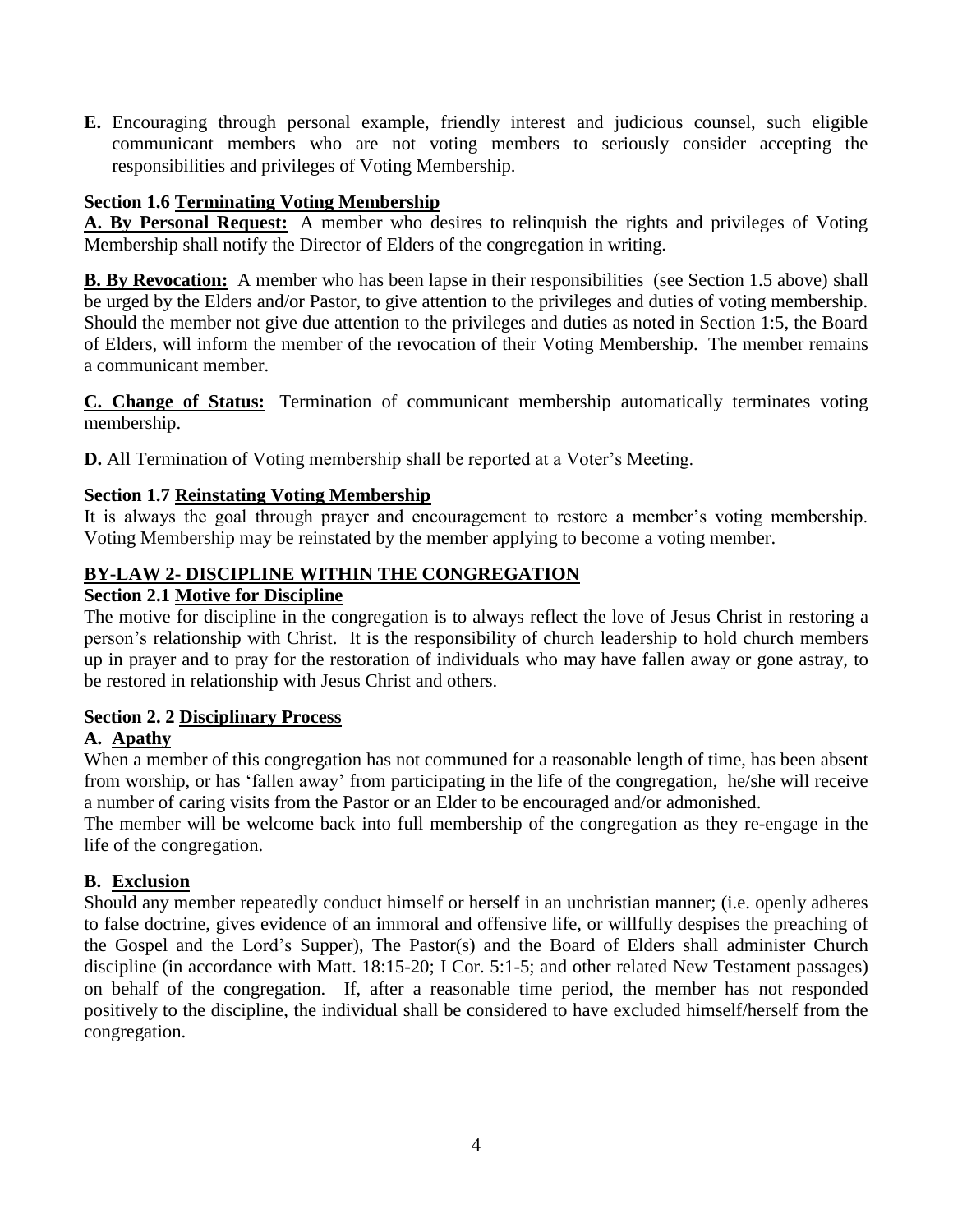Such exclusion releases the individual from all responsibilities and privileges of this congregation and to any claim against the properties of this congregation, and their name will be removed from the Communicant Members list of the congregation following a three-quarters majority vote of the Voters Meeting.

Through prayer and in the hope that the Word of God will reawaken spiritual life, that person, by showing acceptance of Christ as Saviour and willingness to admit his/her error, to repent and amend his/her testimony, will be restored to membership in the congregation by the Board of Elders and reported to the Voters Meeting.

### **C. Removal from Office**

Any officer of this congregation who willfully neglects the duties of his office may be removed from his/her office by a three-quarters majority vote at an Annual Voters Meeting or a Special Voters Meeting. The Board of Elders shall initiate such disciplinary action.

### **D, Provisions Pertaining to Called Pastors and Deacons**

Sufficient grounds for removing a called Pastor or Deacon shall be persistent adherence to false doctrine, scandalous life, neglect of official duties or protracted incapacity to perform their required function. Charges in any of these counts shall be carefully investigated by the Board of Elders and the Chairman. The above board shall, after consultation with appropriate officers of Lutheran Church-Canada, notify the Voting Membership of the situation, and shall submit the matter for action at a special meeting of that body. A three-quarters majority vote of the voting members present, shall be required to depose of a Pastor or Deacon.

Should the occasion to remove a Pastor ever arise, the intended deposition shall be announced by the Director of Elders at regular Worship Services on the two Sundays preceding a special meeting of the Voting Members called for that purpose. All Voting Members shall be notified by posted mail or email at least two weeks in advance of the meeting.

# **BY-LAW 3 OFFICES OF PASTOR AND DEACON**

# **Section 3.1 The Pastoral Office**

The Pastoral Office is the authority conferred upon Pastor by God, through a call of the congregation (the holder of the priesthood and all congregational authority) to exercise in public office the common rights of spiritual priesthood in behalf of all.

The Pastoral Office is the primary office in the congregation from which all other offices of the congregation issue. However, the congregation may establish as many auxiliary offices as its needs require and determine what work is to be assigned to such offices.

The Pastor shall be an ex-officio member of the Board of Elders, Church Council, and their associated committees, and may, at his discretion, attend any and all meetings related to congregational activity of any kind.

Upon being installed, the Pastor is authorized and obligated to proclaim to the congregation, jointly and individually, the Word of God in its full truth and purity as contained in the canonical writings of the Old and New Testaments and professed in the Book of Concord of the year 1580. He is further: **A.** To administer the sacraments in accordance with their divine institution;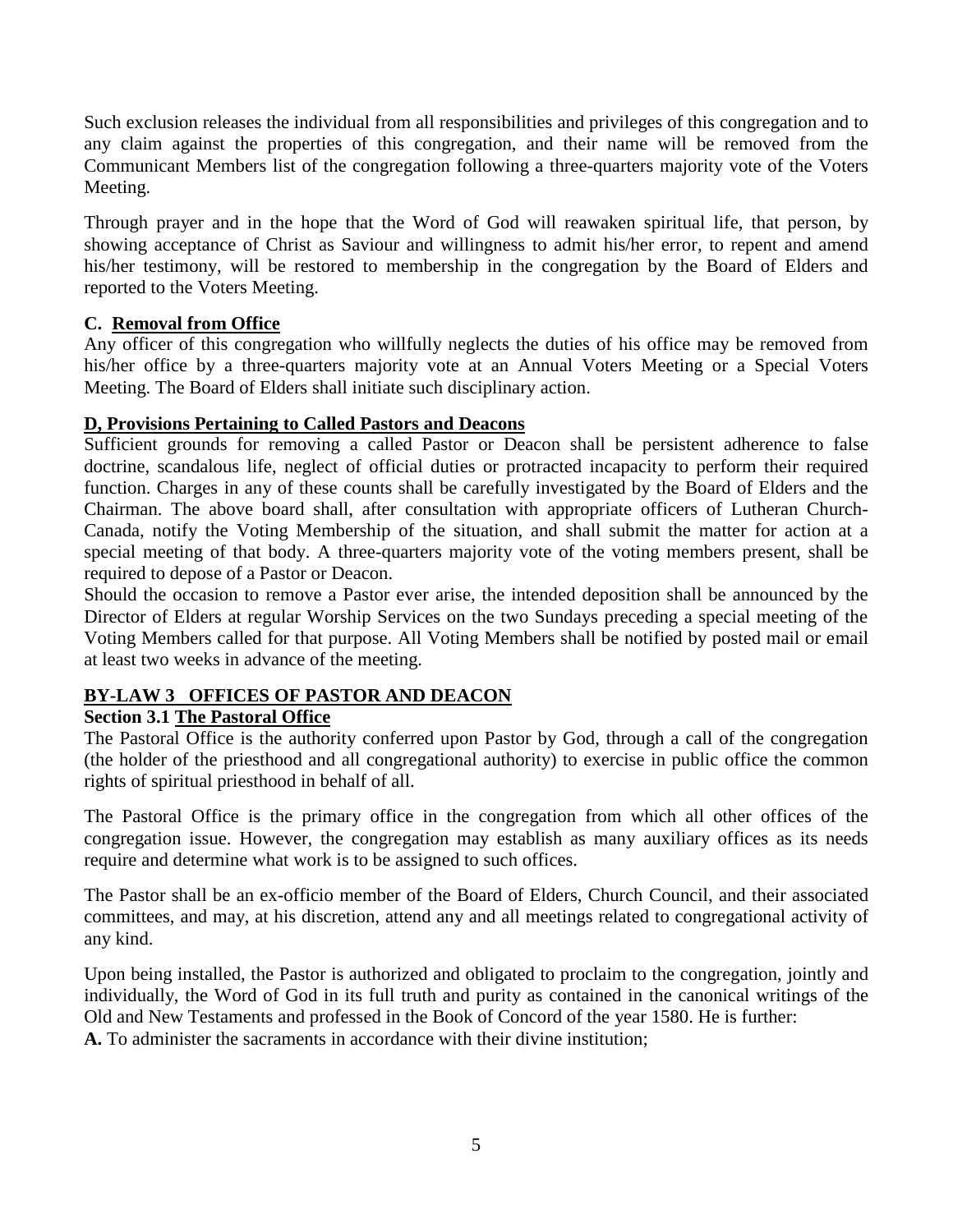**B**. To discharge toward all members of the congregation the functions of a minister and curate of their souls in a evangelical manner, in particular to visit the sick and dying and admonish indifferent and erring members;

**C.** To spiritually guard the welfare of the younger members of the congregation and adults during their preparation for acceptance of Holy Communion;

**D.** To guide the congregation in applying the divinely ordained discipline of the Church;

**E.** To provide spiritual leadership and oversight in the educational agencies and the various adult and youth organizations within the congregation;

**F.** To serve as an example by Christian conduct and to do all that is possible for the up building of the congregation and for the advancement of the Kingdom of God.

By reason of his position, the Pastor is not only a servant and steward of God, but also of the Congregation. The Pastor(s) shall have the authority and responsibility for supervising the musical portion of all worship services in conjunction with the Board of Elders, so that it is at all times in harmony with doctrine and practice as stated in Article 2, of the Constitution.

Members of the congregation are obligated to accord the Pastor(s) honour, love, and respect in his ministry of God's Word and to support his ministrations with diligence and faithful prayers.

In calling a Pastor to preach the Word of God and to administer the Sacraments on their behalf, the members of the congregation exercise their royal priesthood and by no means relinquish it. This is the privilege and responsibility of all members of the Church.

# **Section 3.2 Procedure For Calling a Pastor or Deacon**

The Chairman**,** Director of Elders and a representative from Lutheran Church-Canada, will prepare a list of candidates, which may include nominations by any voting member, for the call meeting. The Chairman and the Director of Elders may prepare a short list of candidates, according to the number of candidates and their biographical sketches. At the meeting, the Voters will elect by majority ballot, one of the proposed candidates. If, after balloting, no candidate has received a majority, the candidate receiving the lowest number of votes will have his name dropped from the ballot. The balloting will then continue. It will be the duty of the Chairman to see that the notice of the candidate's election is delivered promptly to him in whatever manner the voting membership advises.

# **BY-LAW 4 ORGANIZATION**

# **Section 4:1 Administration of Congregational Affairs**

Responsibility and authority for the daily administration of congregational affairs shall be delegated to the following representatives by the Voting Membership:

Church Council

Board of Elders

as stated in the By-Laws of this constitution and shall be subject to revision or complete withdrawal by the Voting Membership of the congregation.

# **Section 4.2: Officers of the Congregation**

The Officers of the Congregation shall consist of the Chairman, Vice Chairman, Treasurer/Financial Officer and Board of Elders, and Council Members elected from among the voting membership in accordance with the By-Laws of the Constitution. The Chairman, Vice Chairman and Board of Elders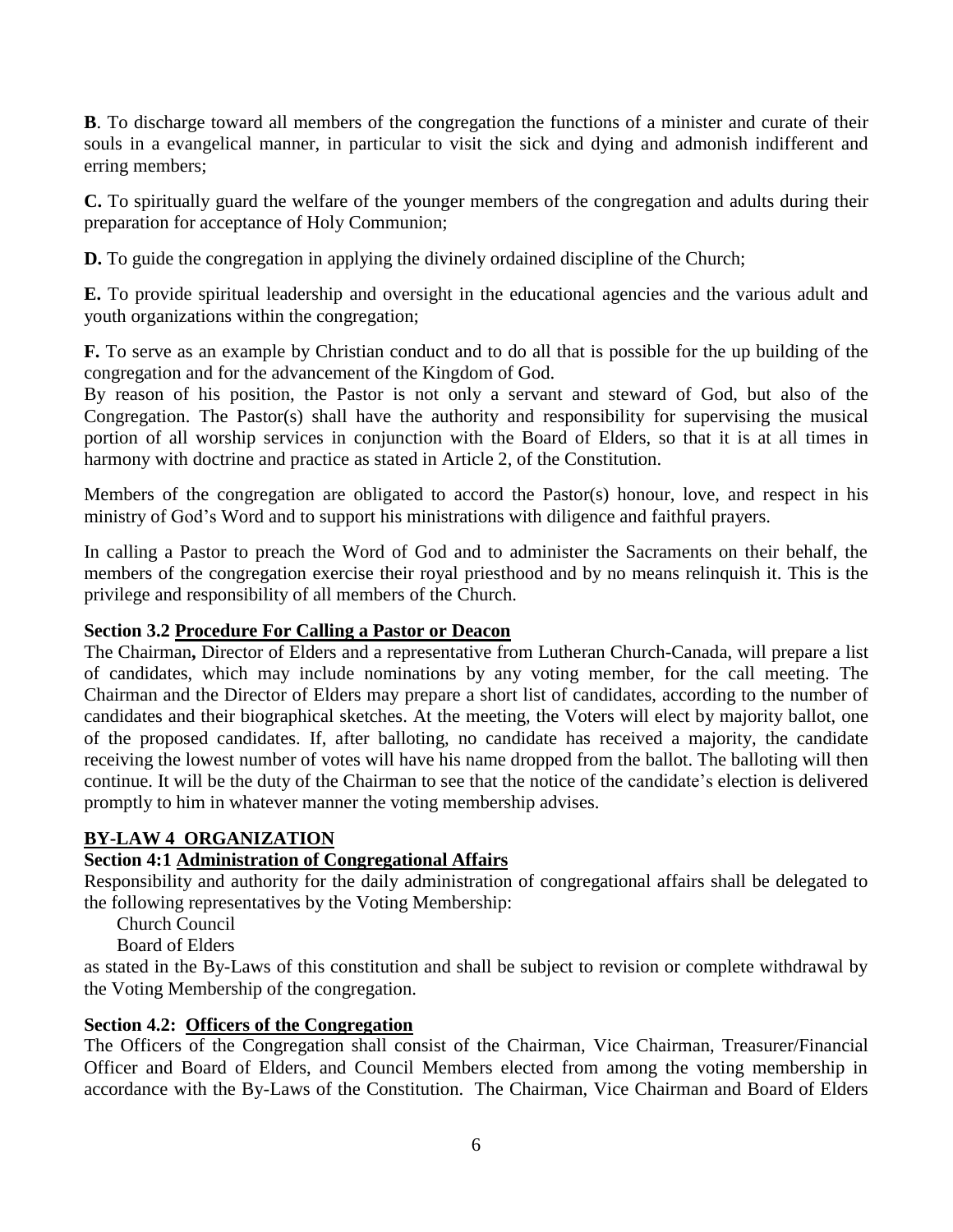shall be male members only. The officers will represent or arrange for representation in all legal matters.

### **Section 4.3 The Church Council**

The Church Council shall consist of the Pastor(s), Deacon, Chairman, Vice Chairman, Secretary, Treasurer/Financial Officer, Director of Elders, and a minimum of six (6) to a maximum of nine (9) Council members who will have overall responsibility for each of the following areas of ministry:

-Evangelism -Christian Education -Stewardship -Church Properties -Youth -Fellowship

Church Council members shall hold their positions by virtue of their calls or election only so long as their term of office continues.

#### **Section 4.4 Responsibilities and Powers of the Church Council**

The Officers of the Congregation shall be responsible for the performance of duties assigned by the By-Laws of the Constitution or as the church membership may delegate to them by special resolution. Such specifically delegated and responsibilities shall be subject to revision or complete withdrawal by the church Voting Membership at its discretion.

Church Council has responsibility to carry out Immanuel Evangelical Lutheran Church's Mission and Vision.

**Mission:** Immanuel Evangelical Lutheran Church is a Christ center family, united in worship, and service, committed to sharing the Gospel so the Holy Spirit may bring people into a saving relationship with Jesus Christ.

**Vision:** Immanuel Evangelical Lutheran Church will reflect God's love to our community and beyond so that they receive His grace and the promise of eternal life through faith in Jesus Christ.

The following Strategic Directions provide further clarity and guidance for planning and carrying out specifics actions and programs:

- **1.** Involvement of people in worship, service and fellowship by:
	- equipping and supporting members
	- accepting people where they are at
	- providing opportunities for work and fellowship

#### **2.** Strengthen relationships:

- within the church
- within the community
- equipping parents to be the spiritual leaders in their homes
- efficient communication within the church
- deliberate effort to reach all ages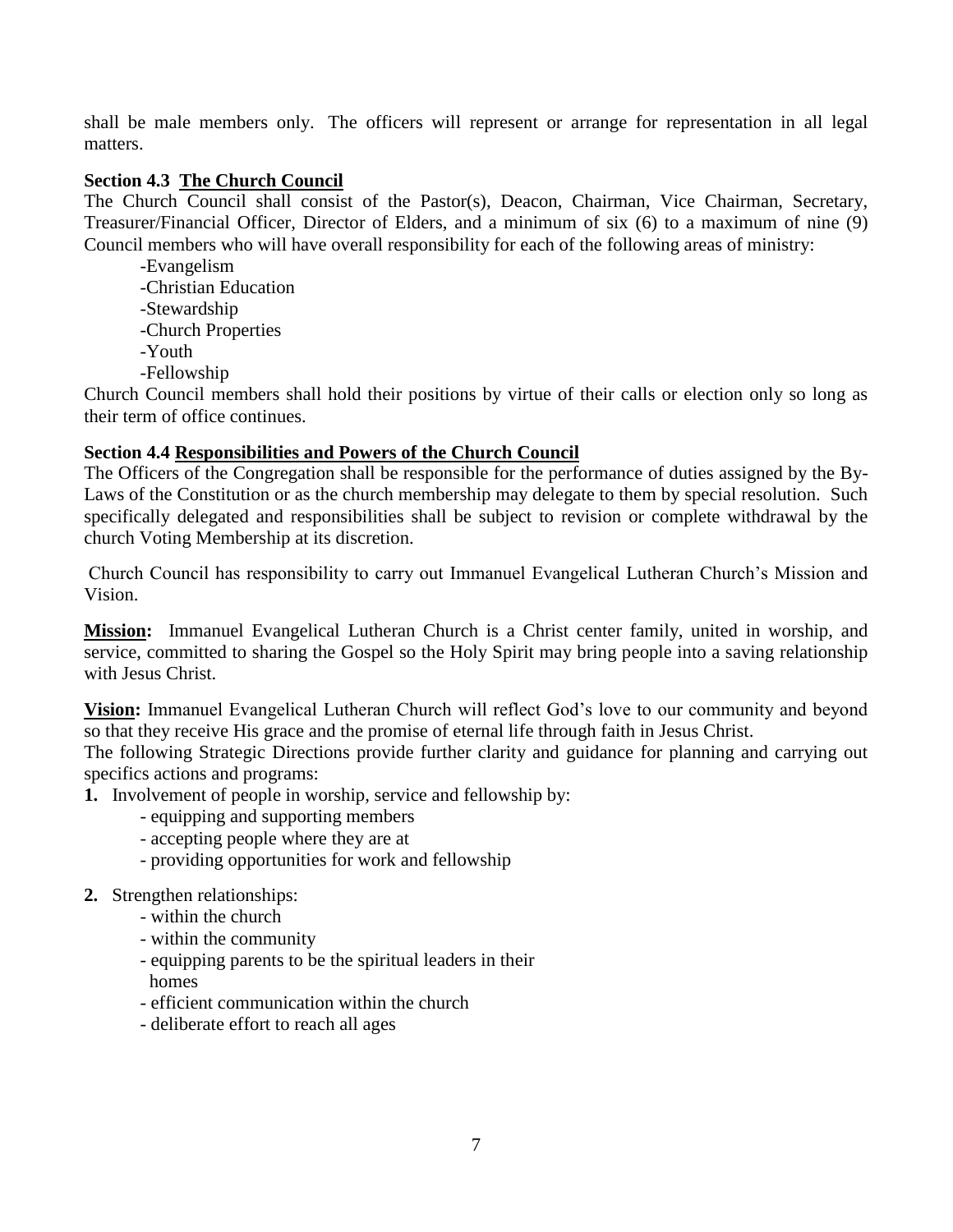- **3**. Provide facilities and equipment to enhance our ministry:
	- always have current inventory of facilities and equipment
	- maintain facilities and equipment to an acceptable standard

As such, Council members will have designated/overall responsibility for each of the focus ministry areas as they relate to and fulfill Immanuel's Mission and Vision. Ministry will be carried out either corporately by Church Council or by specifically designated individuals and/or committees as directed by Church Council.

### **EVANGELISM**

Sharing of the Gospel, encouraging and enabling God's people in the work of spreading the Gospel.

Encouraging a missional mindset for prayer within the church family toward all people inside and outside the Church.

Promoting the reception, orientation, integration of new believers into the life of our congregation and service to others.

### **CHRISTIAN EDUCATION**

Planning, implementing and coordinating all education programs within our congregation.

Being responsible for the nurture of children, youth and adults in our congregation and through them, in the community and beyond.

Fostering an active expression of Christian love and concern for all people and as an integral part of all education programs in our congregation.

#### **STEWARDSHIP**

Fostering and promoting healthy stewardship attitudes and experiences within our congregation with regard to time, talents and treasures.

Encouraging the Gospel motivated practice of first-fruits giving.

Fostering support for missions and charities.

#### **CHURCH PROPERTIES**

Providing and maintaining our facilities and equipment to an acceptable standard to enable effective ministry.

Representing our congregation in all legal matters, and the general protection of the congregation against loss or damage.

#### **YOUTH**

Providing for the continual spiritual growth of young people.

Planning for and encouraging youth to participate in planned activities and gatherings within and outside our congregation.

Preparing Youth to be actively involved in Christian service.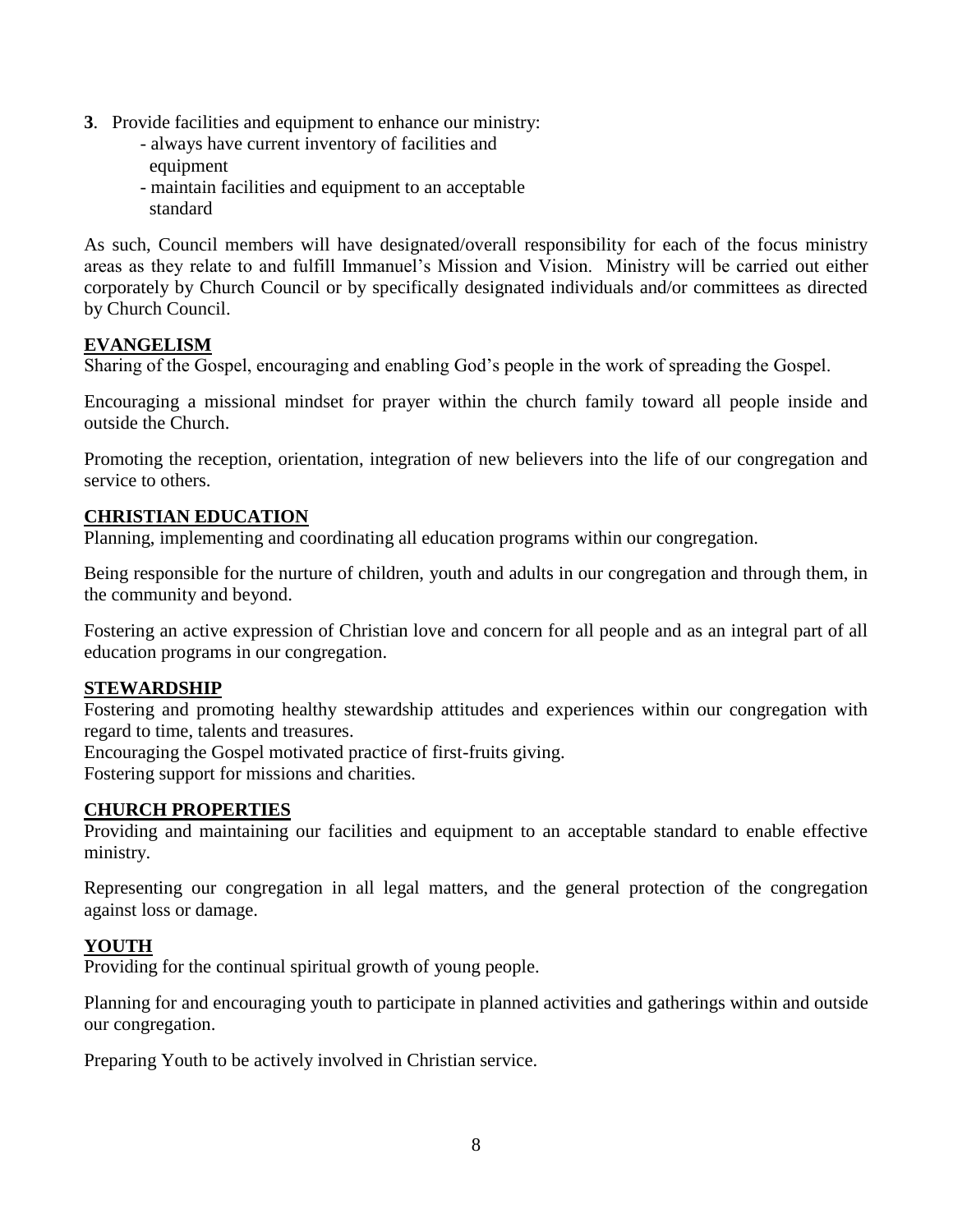### **FELLOWSHIP**

Strengthening relationships within our congregation through fellowship opportunities which foster an atmosphere of friendliness, trust and cooperation.

Planning and holding large and small gatherings from time to time, throughout the year which support Immanuel's ministry goals.

#### **BOARD OF ELDERS**

The Board of Elders requires that men only, noted for their Christian knowledge, zeal and experience in the spiritual work of the Kingdom of Christ shall be elected as Elders.

The basic objectives of this board are the spiritual welfare of the pastor(s) and congregation members, individually and corporately, and the supervision of everything pertaining to congregational worship.

With regard to the spiritual welfare of the Pastor(s) and congregation members, the Board of Elders will:

- Pray for and encourage the Pastor(s), Deacon, and other spiritual leaders.

- Be concerned for the spiritual, emotional and physical wellness and welfare of the Pastor(s), Deacon, and their families, (e.g. adequate compensation, housing, free time, vacation, assistance in times of illness, etc.), and to that end specifically review these items once a year.

- Assist the Pastor(s) in counselling and in finding peaceful and God-pleasing solutions to difficulties within the congregation.

- Annually review the salary and performance of the Church Office Secretary and make appropriate recommendations to the Voting Membership, or, in case of vacancy, interview and hire a replacement in conjunction with the Pastor(s).

- Annually review the Playschool teachers' employment agreement and salary, ensuring that both aspects are finalized for the following fiscal year prior to the budget discussions at the November Church Council meeting.

- Maintain standards within the congregation and ensure that the congregation functions according to Scripture, the Lutheran Confessions and Articles and By-laws of the Constitution, and exercise discipline when required.

- Determine eligibility for membership of all individuals and families applying for membership in this congregation according to Article 4 and By-Law 1 of the Constitution.

- See to the prompt transfer of all members who move away or into the community.

- Engage in an on-going review of member's attendance and participation in holy communion, and follow-up as needed.

- Be concerned about and support the Pastor in the instruction of youth and adults for confirmation and church membership in conjunction with the church's Christian Education ministry.

With regard to Congregational Worship, the Board of Elders will:

- Provide for substitute pastors and/or guest speakers as needed.

- Assist the Pastor(s) with worship services as required.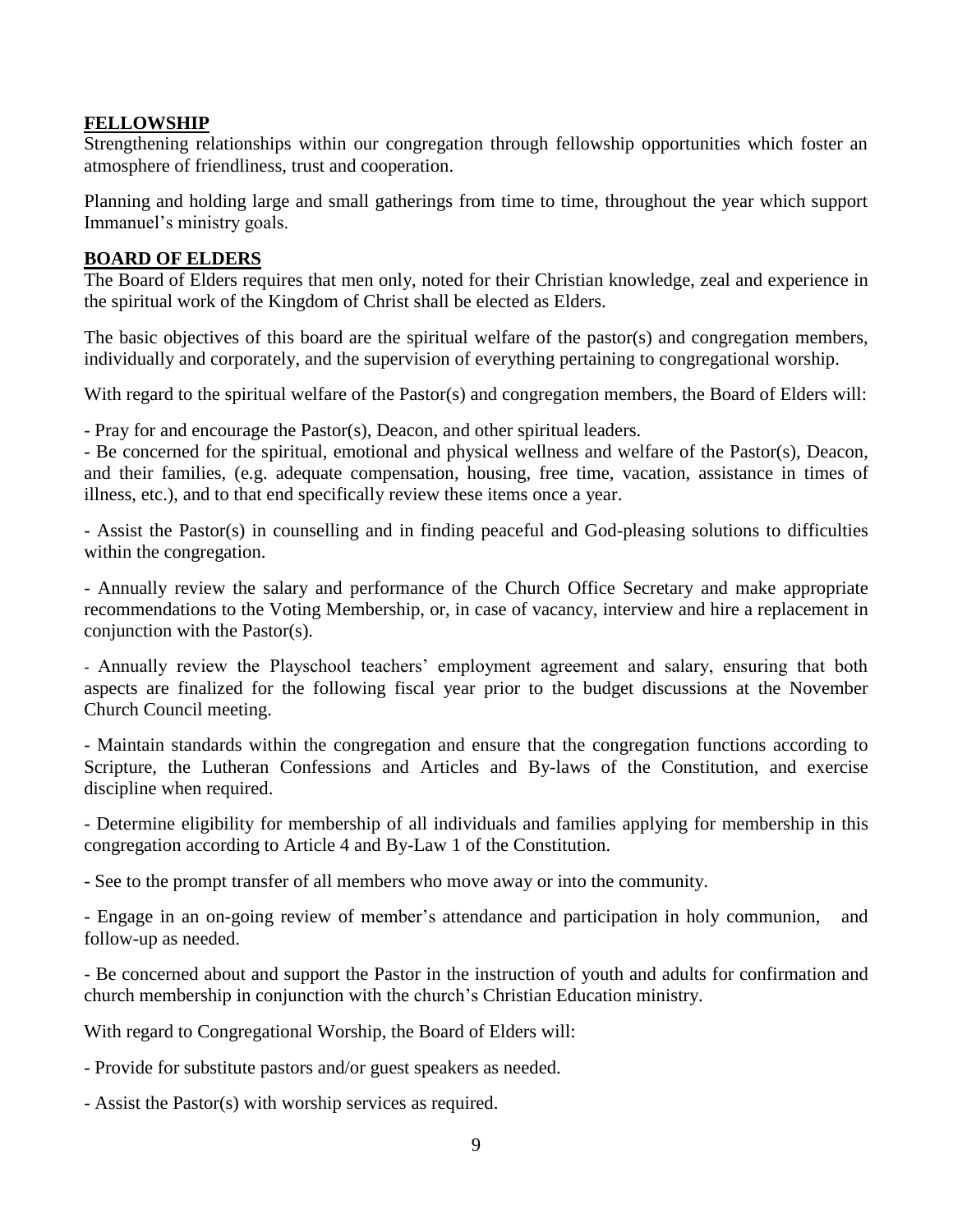- Set the schedule and times of all worship and special services in conjunction with the Pastor(s) and the Voting Membership.

- Ensure that all worship opportunities including liturgies and music are consistent with the Congregation's confession of Faith and that God the Father, Jesus Christ the Son and the Holy Spirit are edified.

- Supervise the Altar Guild in the care, use and maintenance of the sacred vessels, the altar, and altar furnishings, and vestments.

### **PLAYSCHOOL COMMITTEE**

The Playschool Committee is a committee of the Church Council and reports to the Board of Elders. Its role is to provide an educational program that fulfills Immanuel's mission/vision and meets current government requirements.

The Playschool Committee will develop school policies to guide and direct the teacher in the daily management and operation of the Playschool.

Work with, support and supervise the Playschool teacher who is responsible for the daily management of all aspects of the Playschool's operation.

Prepare and annually review the Playschool teacher's job description.

On a yearly basis or as necessary, update the Board of Elders on the Playschool program.

Be responsible, for recommending to Board of Elders, candidates for the teacher and all other staffing. Review the financial reports on a regular basis and assist the teacher in financial management.

Provide for the promotion of the Playschool in the community and help keep its focus on the congregation's mission and vision.

#### **Section 4.5 Societies**

Societies may be organized within the congregation only with the expressed approval of the Voting Membership and will be accountable to the Pastor(s) and the Board of Elders, under whose jurisdiction they function.

Only Communicant Members of this congregation shall be officers of a society.

Actions of a society shall be invalid if they conflict with this Constitution or By-Laws in any way.

#### **Section 4.6 Signing Authority of Officers**

The signing officers of the Congregation shall be the Chairman, Vice Chairman, Treasurer/Financial Officer, Director of Elders and one designated Voting Member. Two authorized signatures are required on all cheques.

#### **Section 4.7 Purchase, Selling, Borrowing Authority of Officers**

In the event that this congregation has to purchase, sell property or borrow money from a lending institution, the Chairman or Vice Chairman and one other of the aforementioned officers shall have the authority to act for the congregation, signing together on all documents. Actions to buy, borrow or sell must be taken only when properly supported by a recorded motion in the minutes of a properly constituted Voter's Meeting.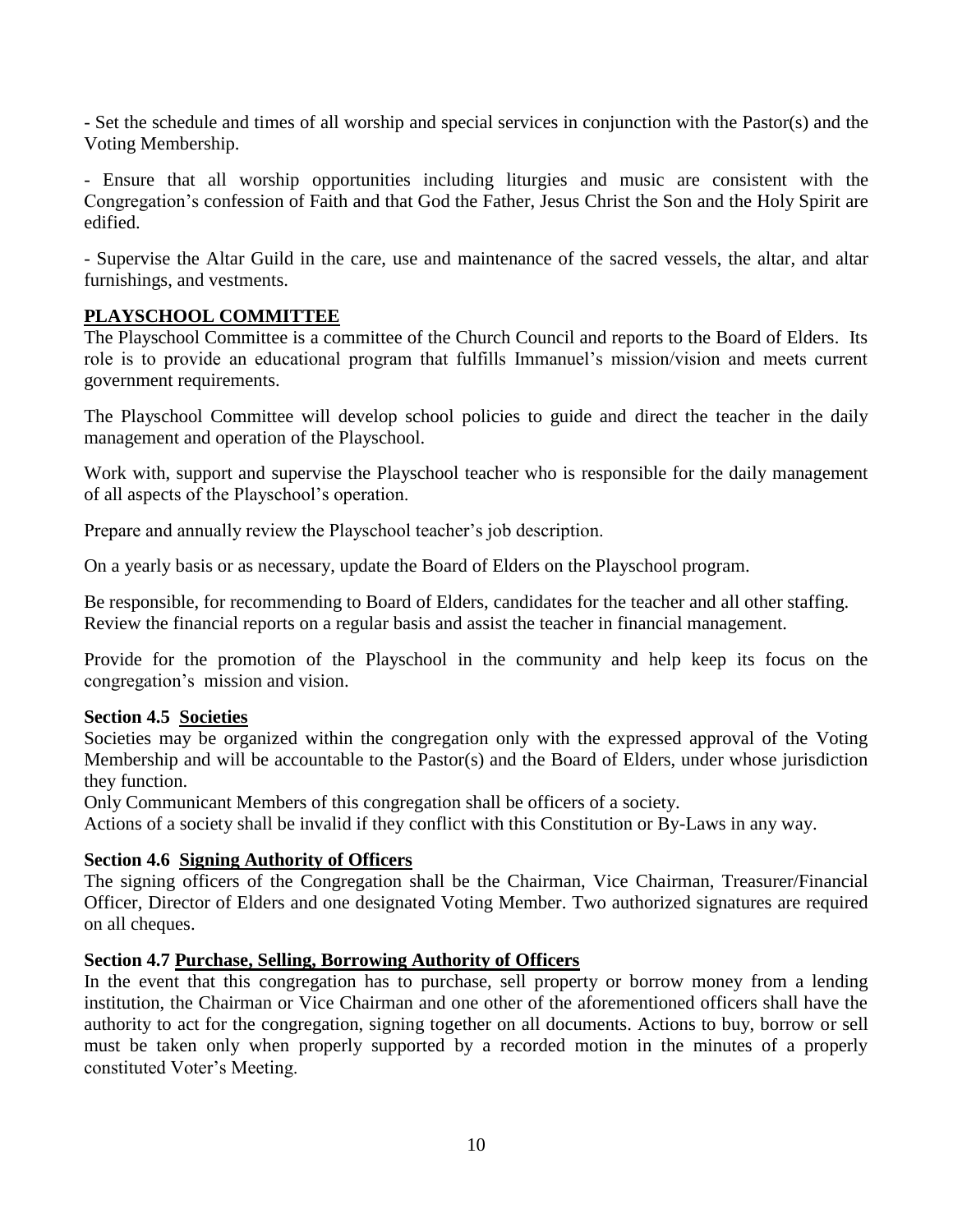### **BY-LAW 5 VOTER'S MEETINGS OF THE CONGREGATION Section 5.1 Annual Voter's Meeting (Annual General Meeting)**

An Annual Voter's Meeting shall be held in February of each calendar year.

The Church Council shall set the date, time and agenda of the Annual Voter's Meeting which shall be announced at least 2 weeks prior to the meeting.

Members can submit Annual Voter's Meeting agenda items to the Church Council for consideration and inclusion on the agenda prior to the January meeting of Church Council.

The Annual Voter's Meeting will include consideration and acceptance of the budget for the fiscal year. On a bi-annual basis, the Annual Voter's Meeting will approve the Officers of the Congregation for the next two-year term.

# **Section 5.2 Special Voter's Meetings**

Special Voter's Meetings may be called by the Chairman, Board of Elders or Pastor(s), or at the request of ten (10) Voting Members. Notice of the date and time of a Special Voter's Meeting and the nature of the business to be conducted shall be given at two consecutive Sunday Worship Services, immediately preceding the date of the meeting.

# **Section 5.3 Order of Business at the Annual Voter's Meeting**

In general, for purposes of order, Robert's Rules of Order shall prevail and conducted as follows:

- 1. Opening Devotion and Prayer
- 2**.** Affirmation of new Voting Members
- 3. Recording of members in attendance
- 4. Minutes of previous meeting(s), including Special Meetings
- 5. Financial Report
- 6. Budget
- 7. Election of Officers of the Congregation (bi-annually)
- 8. Ministry in Action and Sharing
- 9. Adjournment
- 10. Closing Prayer

# **Section 5.4 Provisions Pertaining to Voter's Meetings**

Members must be Voting Members (as defined in Section 1:4) in order to vote.

New Voting Members will be affirmed at any Voter's Meeting upon recommendation of the Board of Elders.

Members must be present to vote: there will be no proxy votes.

In the event of a tie vote, the motion is considered to be defeated.

For regular business, a simple majority vote is required for the passing of a motion.

For special resolutions, such as the calling of a Pastor or the purchase or sale of property, a threequarters majority of Voting members present shall be required for adoption, unless otherwise required by law.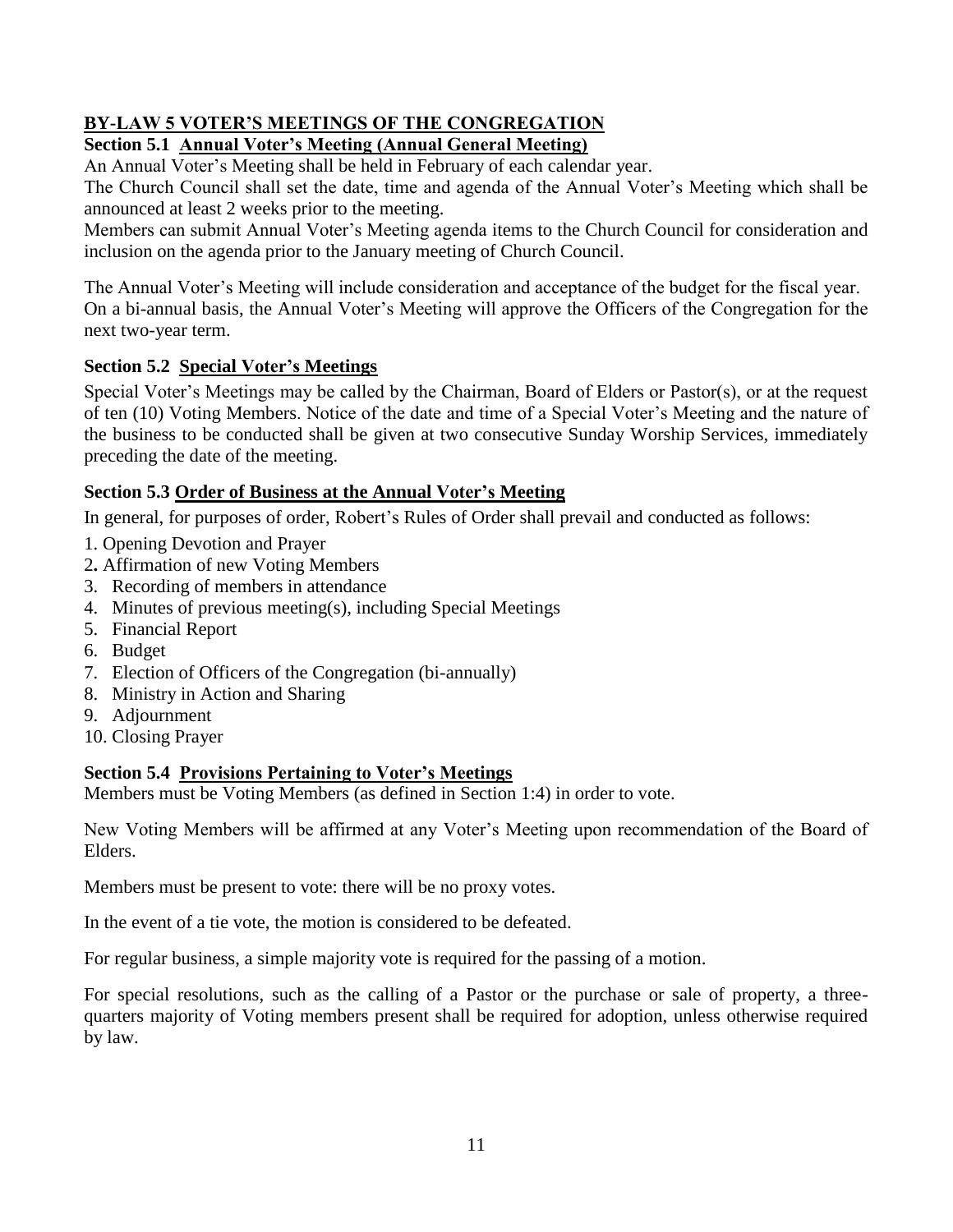# **BY-LAW 6 SELECTION OF OFFICERS**

# **Section 6.1 Selection**

In November, on a bi-annual basis, the Church Council will appoint three members of the congregation who, together with the Pastor(s) will serve as the Selection Committee.

The Selection Committee, as soon as possible, will prepare a list of Voting members of the congregation willing and able to serve for the upcoming term in the following positions:

Board of Elders, Chairman, Vice Chairman, Treasurer/Financial Director, and Council Members (a minimum of 6 to a maximum of 9).

Only male members will be eligible for membership on the Board of Elders, or for service as Chairman or Vice Chairman.

The Selection Committee will submit the list of nominees for the upcoming term, to the Church Council at the January meeting of Church Council.

The Church Council, at least two weeks before the date of the Annual Voter's Meeting, will post the list of nominees on the church website and in a conspicuous place in the church, and publish in the worship bulletin.

The list of nominees for Officers of the Congregation for the upcoming term will be presented at the Annual Voter's Meeting for ratification.

Additional nominations for any of the aforementioned positions will be accepted from the floor provided the individual nominated has provided their consent and is a Voting Member.

# **Section 6.2 Installation and Term of Office**

The newly elected Officers of the Congregation will be installed during the last Sunday worship service in February and assume duties in March.

The term of service for Officers of the Congregation will be two years ending on the last day of February.

# **BY-LAW 7 Duties, Functions and Powers of Officers of the Congregation**

# **Section 7.1 Duties of Officers**

The Chairman of the Congregation will ensure that the Constitution and Bylaws of the congregation are duly followed. As such, he will:

**1)** work collaboratively with all Church Council members to further the congregation's mission, vision and strategic directions,

**2)** chair all Congregational and Church Council meetings,

**3**) appoint a Church Council Secretary

**4)** be an ex officio member of all boards, committees, and groups (he may appoint a representative)

**5)** appoint a Financial Review Committee in January of each year, consisting of two qualified members of the congregation, other than the Treasurer/Financial Director, to review the financial records of the congregation. This committee's report will be presented at the February Annual Voters' Meeting.

**6)** Fill vacancies for Officers of the Congregation from the Voting Membership as required.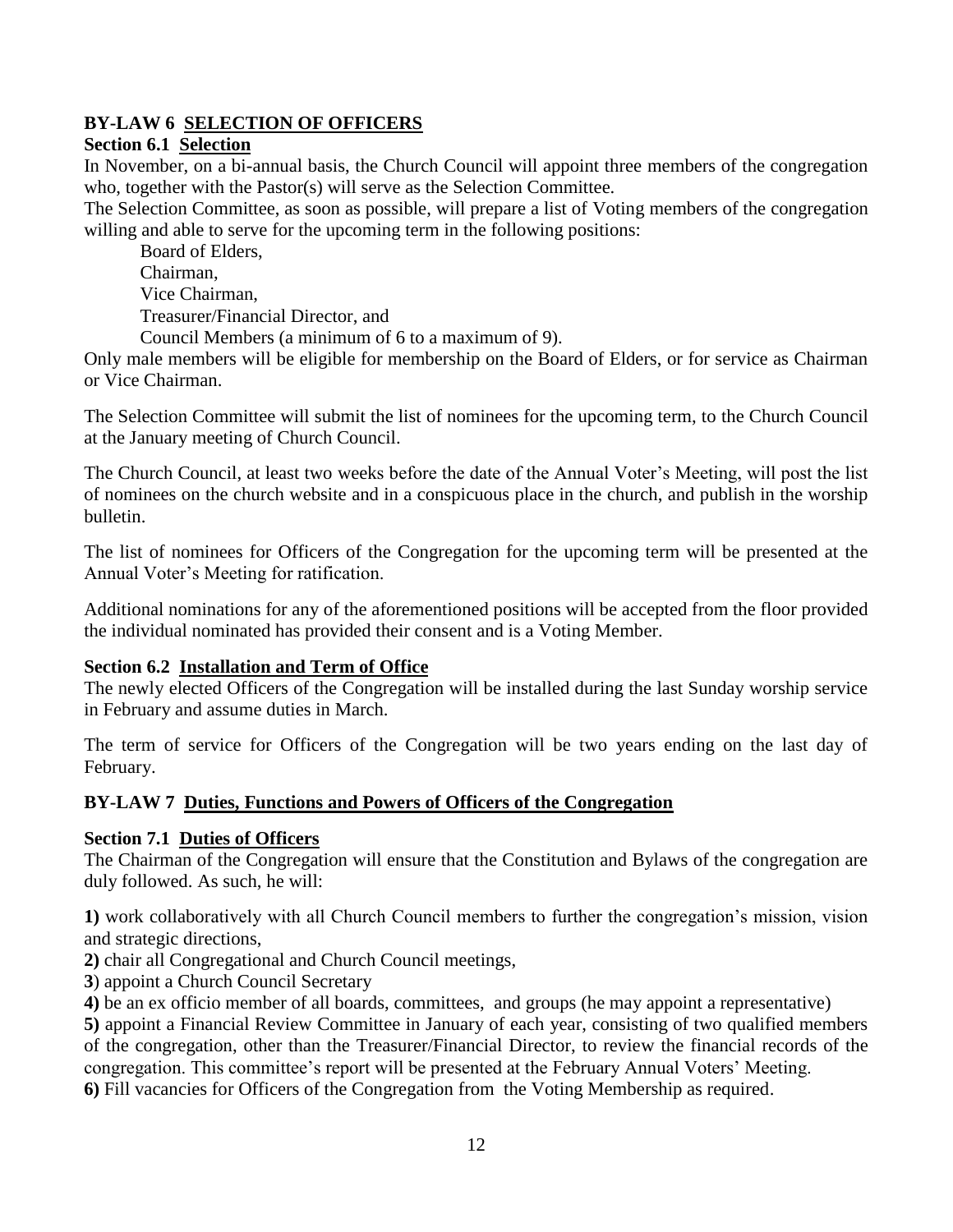The Vice Chairman of the congregation will work collaboratively with all Church Council members to further the congregation's mission, vision and strategic directions and in the absence of the Chairman, will act for and in the stead of the Chairman.

### **The Treasurer/Financial Director of the congregation will:**

**1.** Be responsible for accurate recording of Congregational receipts and expenditures comparing and reporting on actual versus budgeted amounts

**2.** Present a formal set of Financial Statements at the Annual General Voters Meeting and Financial Reports at all Regular Church Council Meetings comparing actual amounts to date versus the budget

**3.** Remit on a regular basis offerings donated for Missions and other Church Agencies

**4.** Be responsible for all Payroll functions including payment on a timely basis, payment of premiums for employee benefit programs, preparation of annual T4 slips and summaries, and any Record of Employments required. Also ensure all CRA remittances are made according to dates required

**5.** Annually prepare and submit the required Charitable Return documents required by Canada Revenue

**6.** Prepare and submit all GST rebate submissions

**7.** Prepare a proposed budget to Church Council by the November Voters meeting of each year to be reviewed by Church Council, adopted as a preliminary budget pending approval at the Annual General Meeting.

**8.** Advise Church Council on risks to be covered by insurance and risks associated with finances or potential liabilities

**9.** Advise The Board of Elders on Financial matters as they relate to salaries and benefits

**10.** Submit a complete Annual December 31 Financial Package including detailed ledgers and reconciliations to the Financial Review Committee so they can report on their findings to the Voters at the Annual General Meeting

#### **The Church Council Secretary will:**

**1)** be present and take minutes at all Church Council and Voters Meetings,

**2)** prepare minutes of Church Council and Voters Meetings for permanent record.

# **Section 7.2 Church Council**

The Church Council will consist of the Pastor(s), Deacon, and the following officers of the congregation: Chairman, Vice Chairman, Secretary, Treasurer/Financial Officer, Director of Elders, and **Council Members (a minimum of 6 to a maximum of 9)** six (6) Council members.

Church Council has responsibility to implement the congregation's mission, vision and strategic directions.

Church Council will meet six (6) times each year in the months of January, March, May, July, September and November.